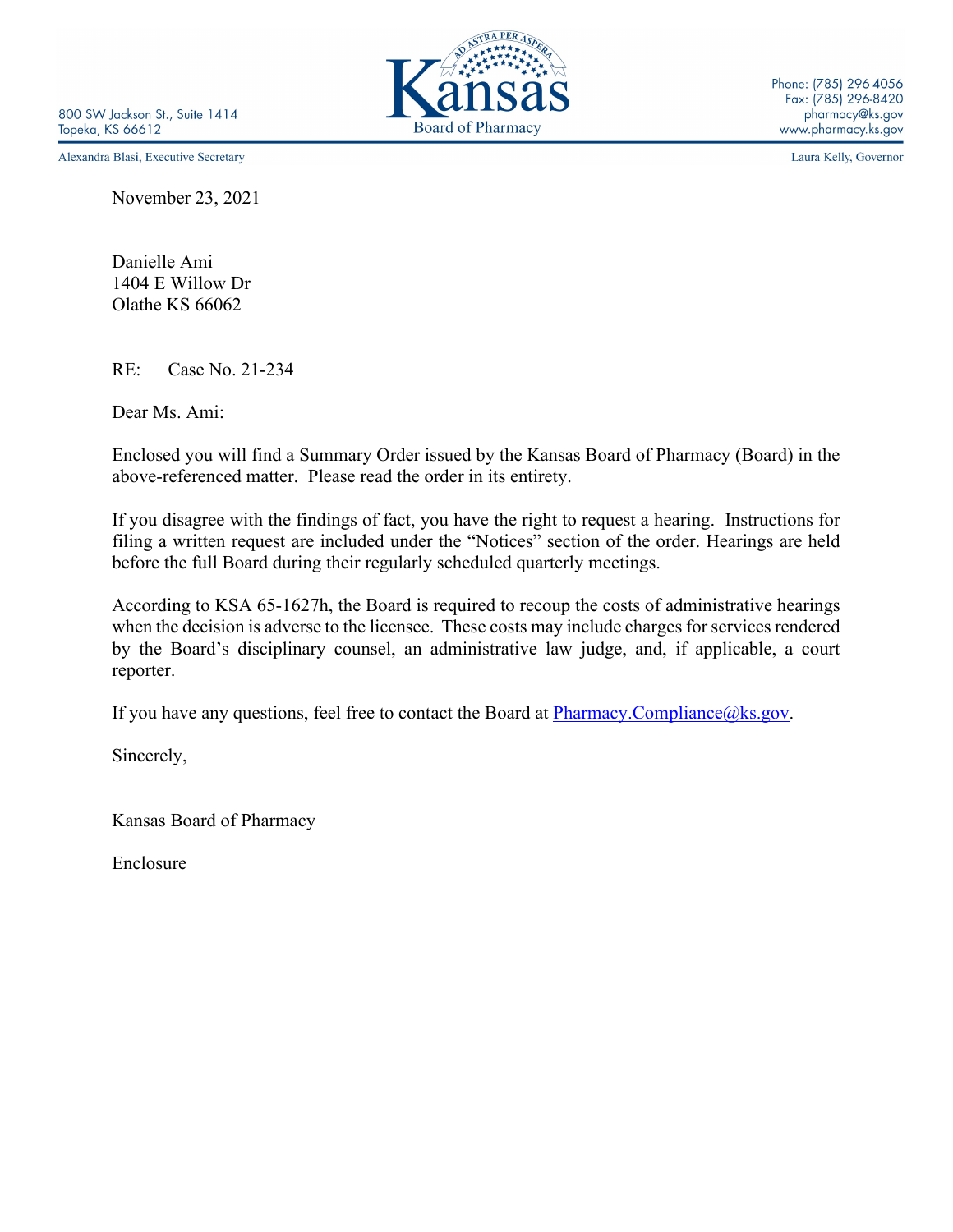#### BEFORE THE KANSAS BOARD OF PHARMACY

In the Matter of

Danielle Ami )

Registration No. 24-110672 )

) Case No. 21-234

## **SUMMARY ORDER OF DENIAL**

)

NOW on this 23rd day of November, 2021 comes before the Kansas Board of Pharmacy (the "Board"), through its Executive Secretary, the matter of Danielle Ami ("Applicant"), for renewal of Respondent's pharmacy technician registration number 24-110672.

Pursuant to the authority granted to the Board by the Kansas Pharmacy Act, K.S.A. 65- 1625, *et seq.*, and in accordance with the Kansas Administrative Procedure Act, K.S.A. 77-501, *et seq.*, the Board's Executive Secretary enters this Summary Order of Denial in the above-captioned matter. After reviewing the investigation materials and being otherwise duly advised in the premises, makes the following findings, conclusions and order:

#### FINDINGS OF FACT

1. The Board originally issued Respondent Registration No. 24-110672 on October 23, 2019, which entitles Respondent to operate as a pharmacy technician in the State of Kansas ("Respondent's Registration").

2. On October 29, 2021, the Board received Respondent's application for renewal of Respondent's pharmacy technician registration in the State of Kansas ("Respondent's Renewal Application").

3. As part of the application, Respondent answered "No" to the question: "Have you passed a pharmacy technician certification exam." The application directs that if the applicant

# **SUMMARY ORDER OF DENIAL** Page **1** of **5**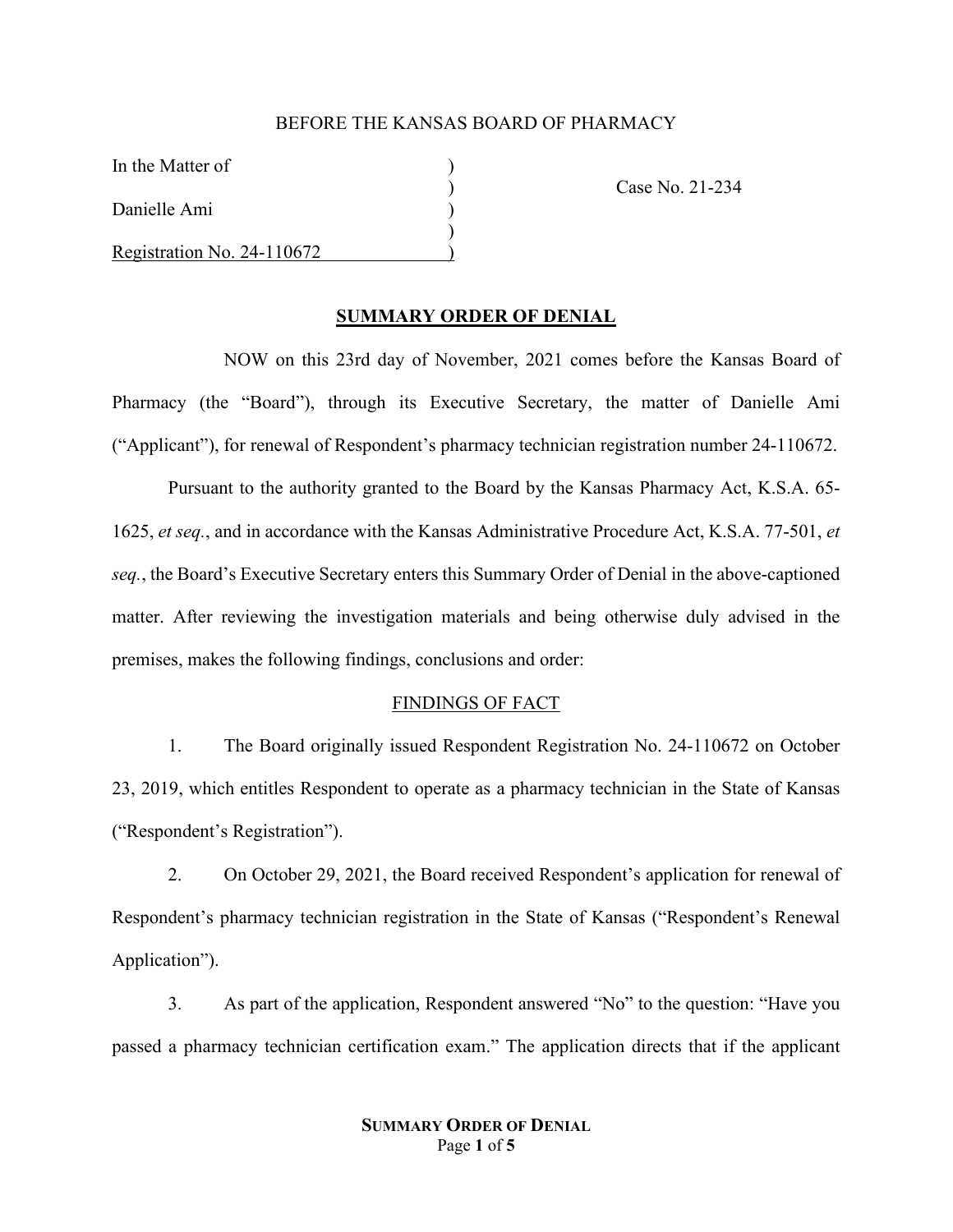answers yes, the applicant must indicate the organization the certification was received from and upload a copy of the certificate.

4. On November 1, 2021, the Board sent an email to Respondent's address of record requesting proof of completion of a national certification examination and providing Respondent the opportunity to withdraw Respondent's Renewal Application.

5. To date, the Board has not received proof of completion of a national certification examination.

## CONCLUSIONS OF LAW

1. That pursuant to K.S.A. 65-1663 the Board may limit, suspend, or revoke a registration or deny an application for issuance or renewal of any registration as a pharmacy technician on any ground which would authorize the board to take action against the license of a pharmacist under K.S.A. 65-1627, and amendments thereto.

2. That pursuant to K.S.A. 65-1627(a)(8), the Board may take action against the license of a pharmacist if the licensee has violated any of the provisions of the pharmacy act of the state of Kansas or any rule and regulation adopted by the board pursuant to the provisions of such pharmacy act.

3. That pursuant to K.S.A. 65-1627(a)(15), the Board may take action against the license of a pharmacist if the licensee has failed to furnish the board, its investigators or its representatives any information legally requested by the board.

4. That pursuant to K.S.A. 65-1663(a) and (k), every pharmacy technician registered after July 1, 2017 shall be required to pass a certified pharmacy technician examination approved by the Board within the period or periods of time specified by the Board after becoming registered.

## **SUMMARY ORDER OF DENIAL** Page **2** of **5**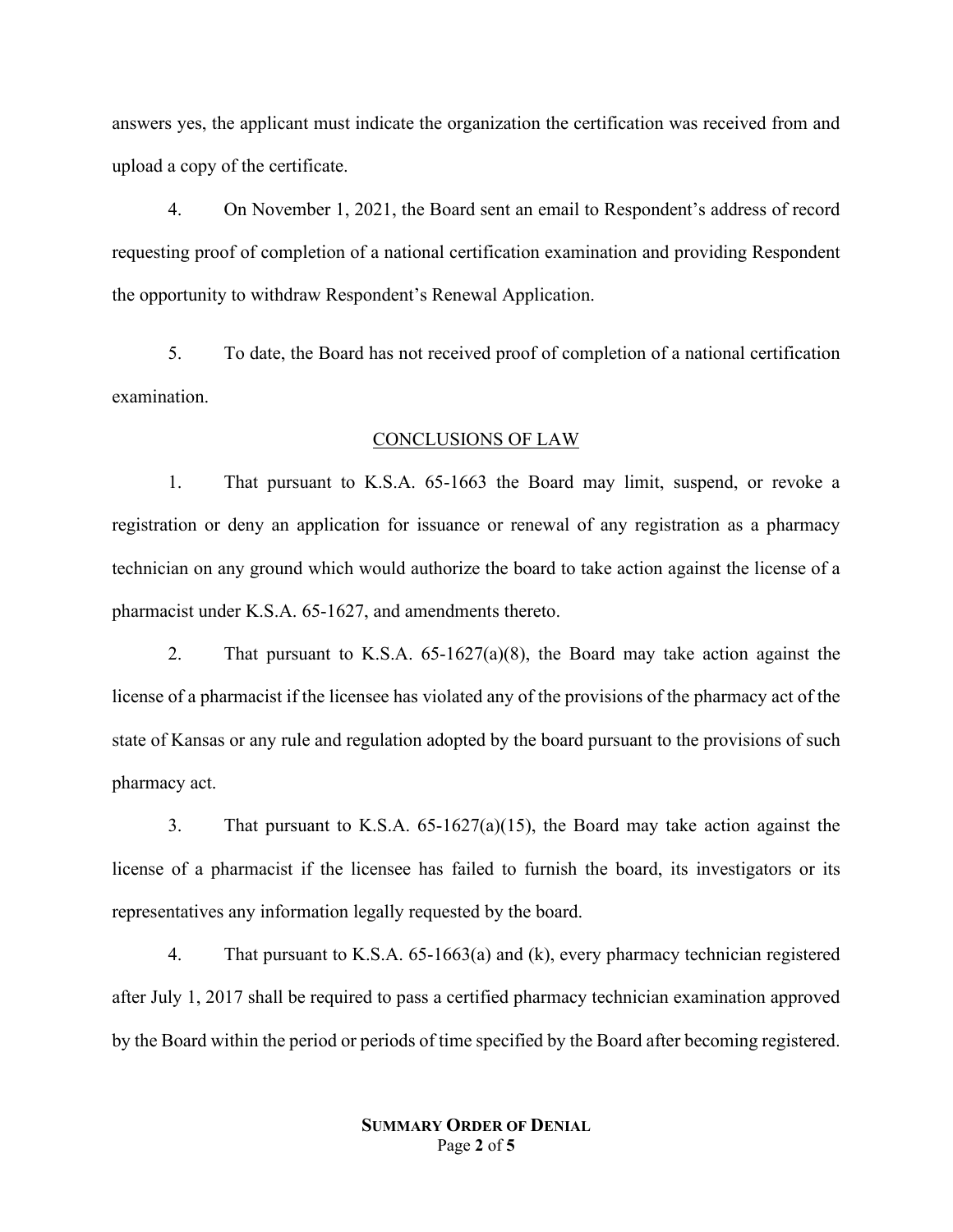5. That pursuant to K.A.R. 68-5-17, each pharmacy technician shall be required to pass either the Pharmacy Technician Certification Board (PTCB) certification examination or the National Healthcareer Association (NHA) ExCPT certification examination before the first renewal of the pharmacy technician's registration.

6. Respondent's Registration was issued on October 23, 2019. Therefore, Respondent was registered after July 1, 2017 and required to pass a Board-approved certification examination prior to renewal.

7. Respondent's Renewal Application was received by the Board but Respondent failed to provide proof of passage of a Board-approved certification examination.

8. Respondent's failure to supply the Board with the requested documentation is a violation of K.S.A.  $65$ -1627(a)(15) and a basis to deny Respondent's Application.

9. Respondent's failure to submit proof of completion of a Board-approved certification examination prior to renewal is a violation of K.S.A. 65-1663 and K.A.R. 68-5-17, and is a basis to deny Respondent's Application pursuant to K.S.A.  $65-1627(a)(8)$ .

#### ORDER

Based upon the foregoing findings of fact and conclusions of law, Respondent's Renewal Application is hereby DENIED.

#### NOTICES

The Applicant is hereby notified as follows:

1. The Applicant may request a hearing pursuant to the Kansas Administrative Procedure Act by filing a written request with the Kansas Board of Pharmacy, 800 SW Jackson, Suite 1414, Topeka, KS 66612-1231 within fifteen (15) days after service of this order.

> **SUMMARY ORDER OF DENIAL** Page **3** of **5**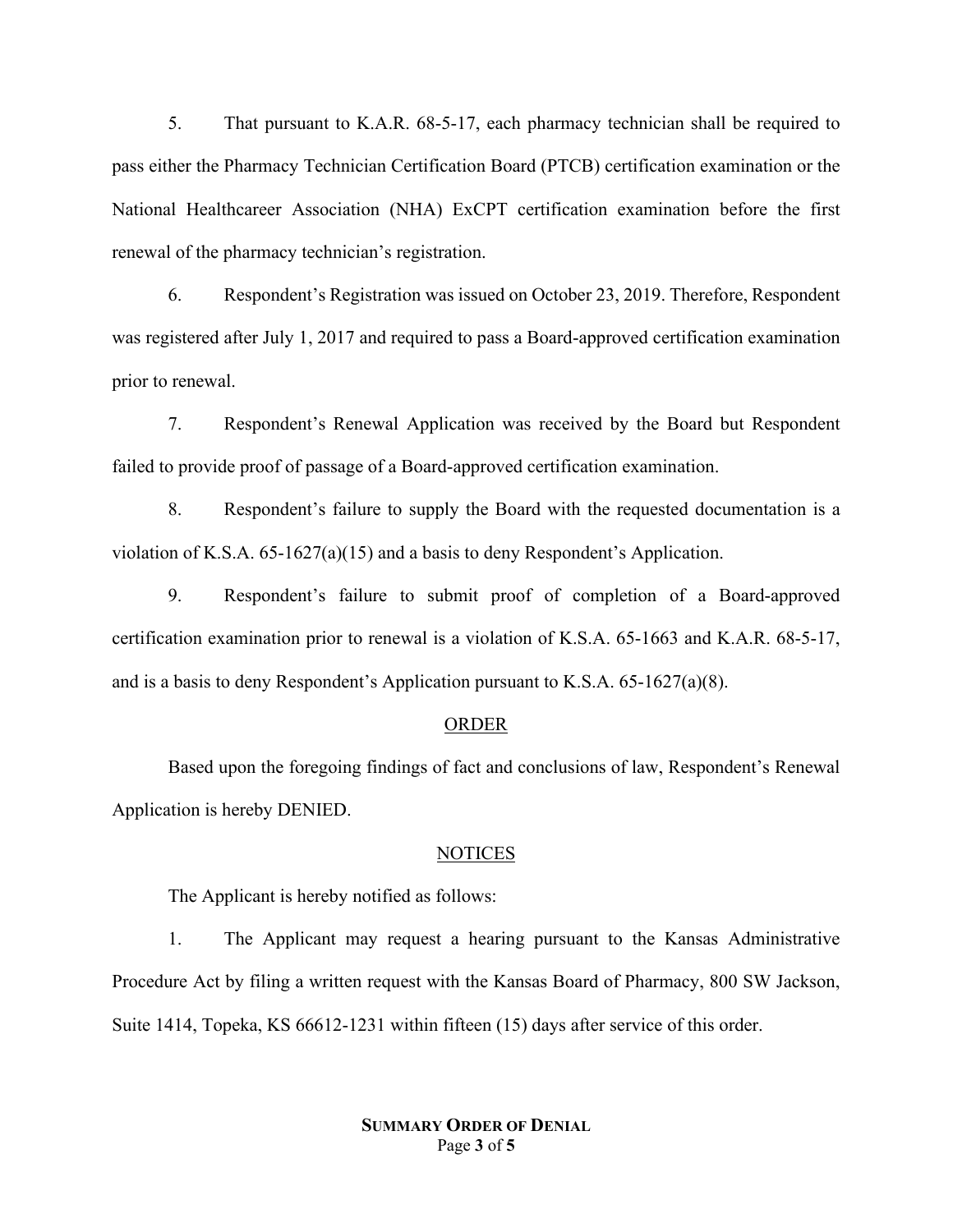2. If a hearing is not requested as described above, the Order shall become a final order of the Board, effective upon the expiration of the time to request a hearing.

3. Within fifteen (15) days after entry of a final agency order, either party may file a petition for reconsideration pursuant to K.S.A. 77-529.

4. Within the time limits established in K.S.A. 77-613, either party may seek judicial review of a final agency order, pursuant to said statute. The agency officer designated to receive service of a petition for judicial review is:

> Alexandra Blasi Executive Secretary Kansas Board of Pharmacy 800 SW Jackson, Suite 1414 Topeka, KS 66612

IT IS SO ORDERED.

11/23/2021

 $\frac{11}{2322021}$ 

Date Alexandra Blasi, JD, MBA Executive Secretary Kansas Board of Pharmacy

**SUMMARY ORDER OF DENIAL** Page **4** of **5**